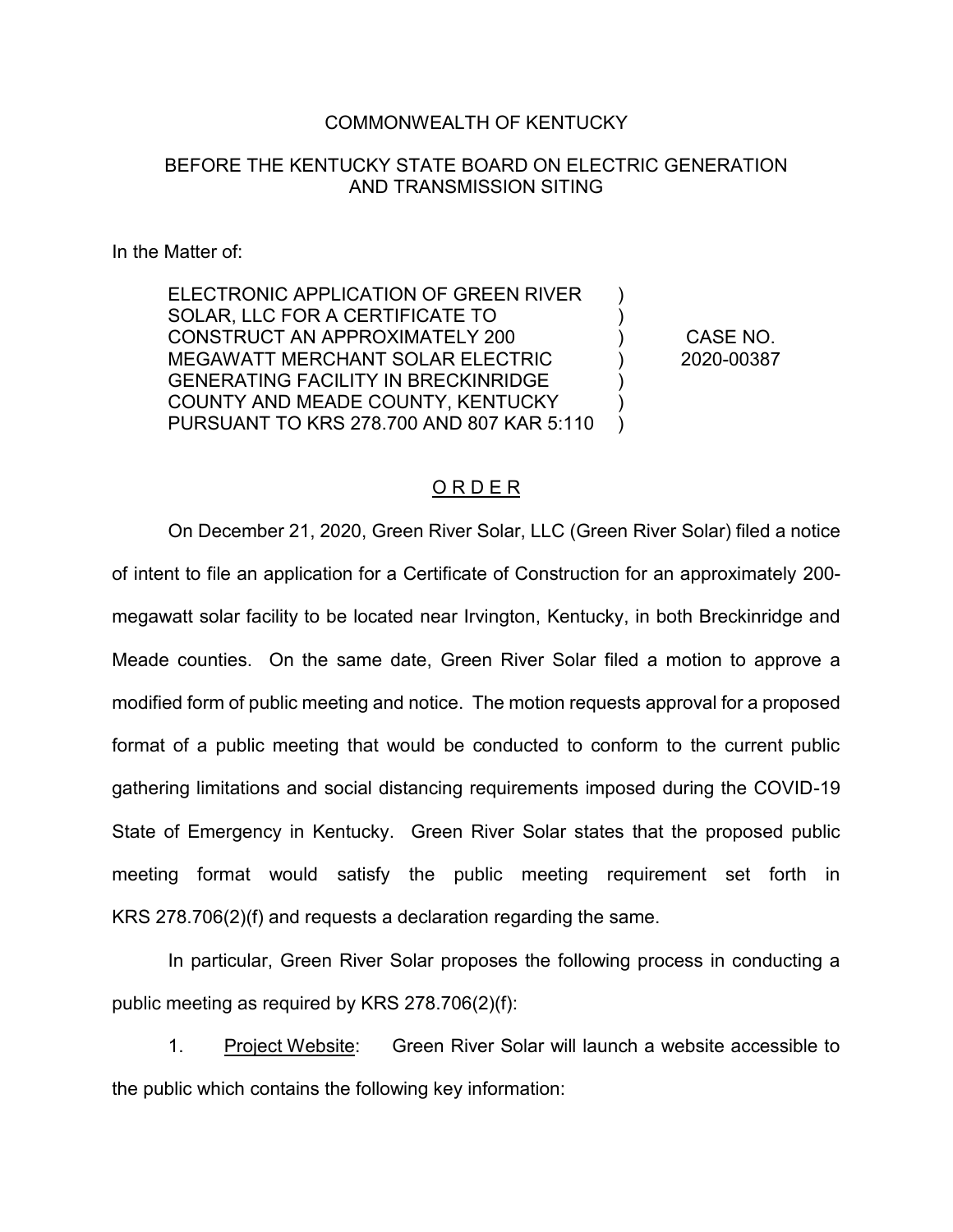a. The date and time of the virtual public information meeting and information on how to access and participate. The date, time, and location of in-person office hours for dissemination of relevant information to the public regarding the solar project, which will be listed once this information is finalized;

b. Contact information for Green River Solar and instructions for submitting questions and comments to regarding the proposed solar project;

c. Summary of frequently asked questions and responses from Green River Solar's subject matter experts.

d. Information about the website (including the web address) will be included in the notice to neighboring landowners and the newspaper advertisement for the solar project.

## 2. Virtual Public Information Meeting targeted for the week of February 21,

2021: Green River Solar and its subject matter experts will host a live virtual presentation and question and answer session through a third party platform with options for attendees to join by either web or telephone. The virtual public information meeting will begin with an introduction of Green River Solar's subject matter experts and a brief description of the solar project as detailed in the PowerPoint presentation. Participants joining the virtual public information meeting via the project website will have access to the PowerPoint presentation, as well as a map of the solar project. In addition, Green River Solar will make a large-scale (24 inches by 36 inches) layout map of the proposed solar facility, which otherwise would have been made available to the public for inspection at a public meeting, available to the public by displaying the map at the Breckenridge and Meade County Fiscal Courts for the three business days prior to the public meeting, and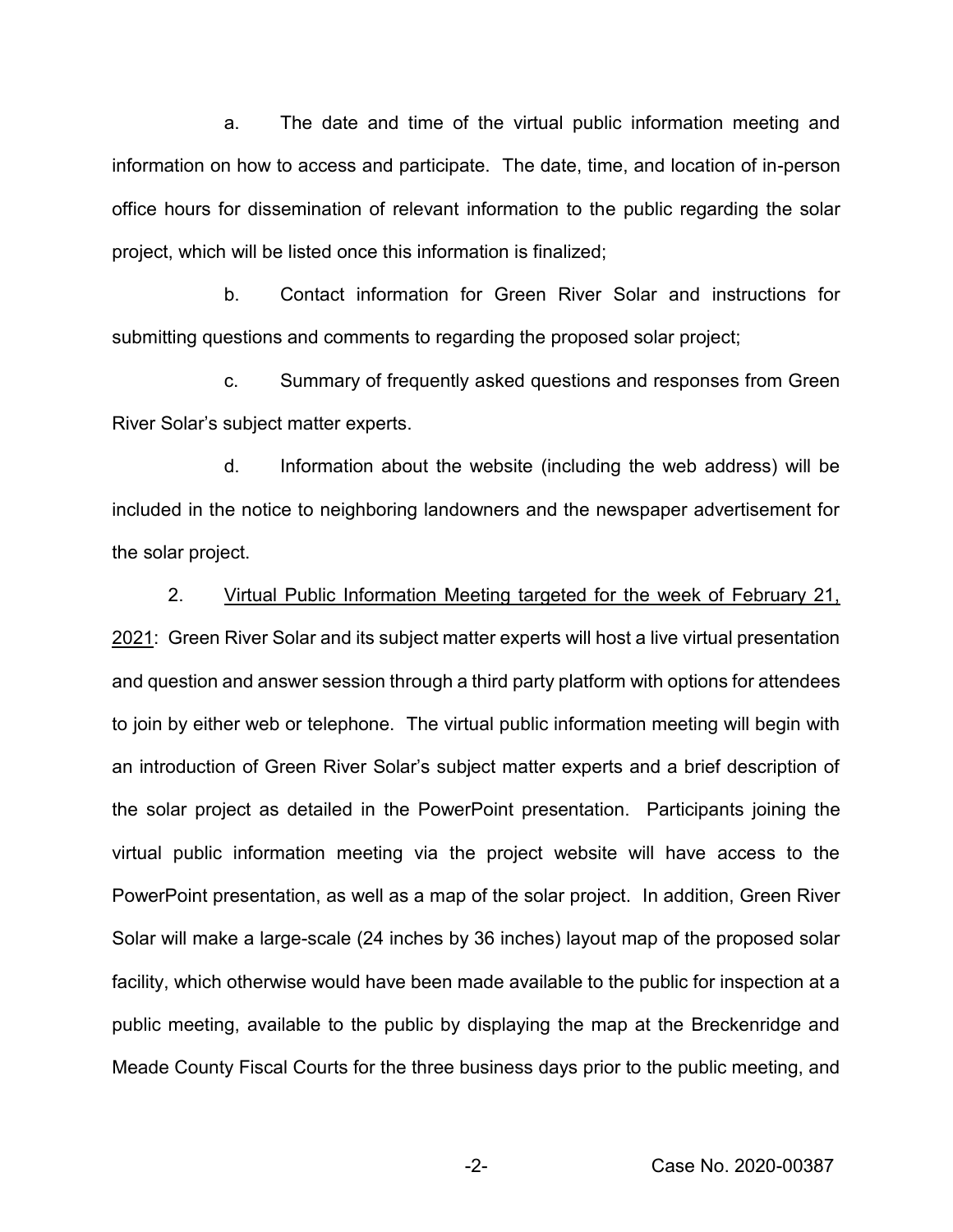will include this information in the notices of and advertisements for the public meeting. The meeting can also be saved so that it can be available at a later time for viewing. For the Question & Answer portion of the virtual public information meeting:

a. Participants will be able to interact with the subject matter experts.

b. Questions will be addressed on a first come, first served basis, either by providing them in writing or asking orally.

c. Any questions that Green River Solar is not able to address during the virtual public information meeting will be addressed after the presentation via telephone, email, mail, and/or updates to the Frequently Answered Questions section of the project website.

Green River Solar asserts that the proposed public meeting format provides the public with multiple options to attend the meeting and receiving information about the proposed solar facility and therefore satisfies the requirements of KRS 278.706(2)(f), while accommodating the health and safety concerns raised by the current COVID-19 State of Emergency.

Having reviewed the motion and being otherwise sufficiently advised, the Siting Board finds that the protocols and process proposed by Green River Solar to schedule and conduct its public meeting is consistent with the language and intent of KRS 278.706(2)(f). We note that KRS 278.706(2)(f) requires a completed application to include, among other things, a report identifying the various public outreach engagements performed by the applicant prior to the filing of an application. In particular, KRS 278.706(2)(f) provides, in relevant parts, as follows.

(2) A completed application shall include the following: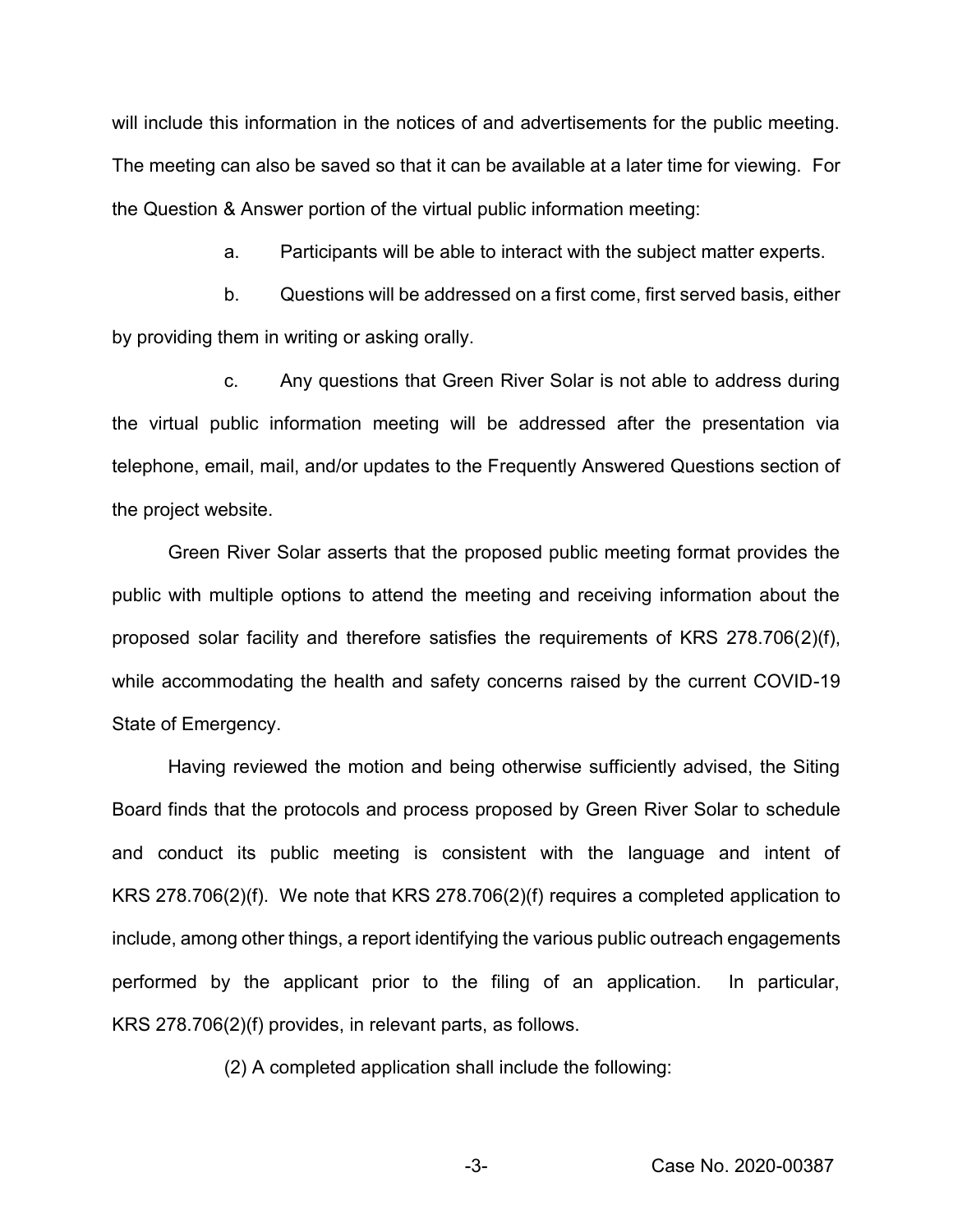(f) A complete report of the applicant's public involvement program activities undertaken prior to the filing of the application, including:

1. The scheduling and conducting of a public meeting in the county or counties in which the proposed facility will be constructed at least ninety (90) days prior to the filing of an application, for the purpose of informing the public of the project being considered and receiving comment on it;

2. Evidence that notice of the time, subject, and location of the public meeting was published in the newspaper of general circulation in the county, and that individual notice was mailed to all owners of property adjoining the proposed project at least two (2) weeks prior to the meeting;

The process and protocols proposed by Green River Solar for its public meeting strikes a balance in being able to provide information on the solar project development in Breckinridge and Meade counties and to receive comment from the public on the project as required by KRS 278.706(2)(f) and doing so in a manner that takes into account the current public gathering limitations and social distancing requirements imposed by the COVID-19 State of Emergency in Kentucky. Accordingly, Green River Solar's motion should be approved as proposed. The Siting Board expects the details of the public meeting that will be reported in the application will mirror the format that has been proposed in the motion.

IT IS THEREFORE ORDERED that:

1. Green River Solar's motion to approve modified form of public meeting is granted.

2. Within three days of the publication of the public notice, Green River Solar shall submit a copy of the newspaper advertisement that will notify the public of the proposed public meeting format.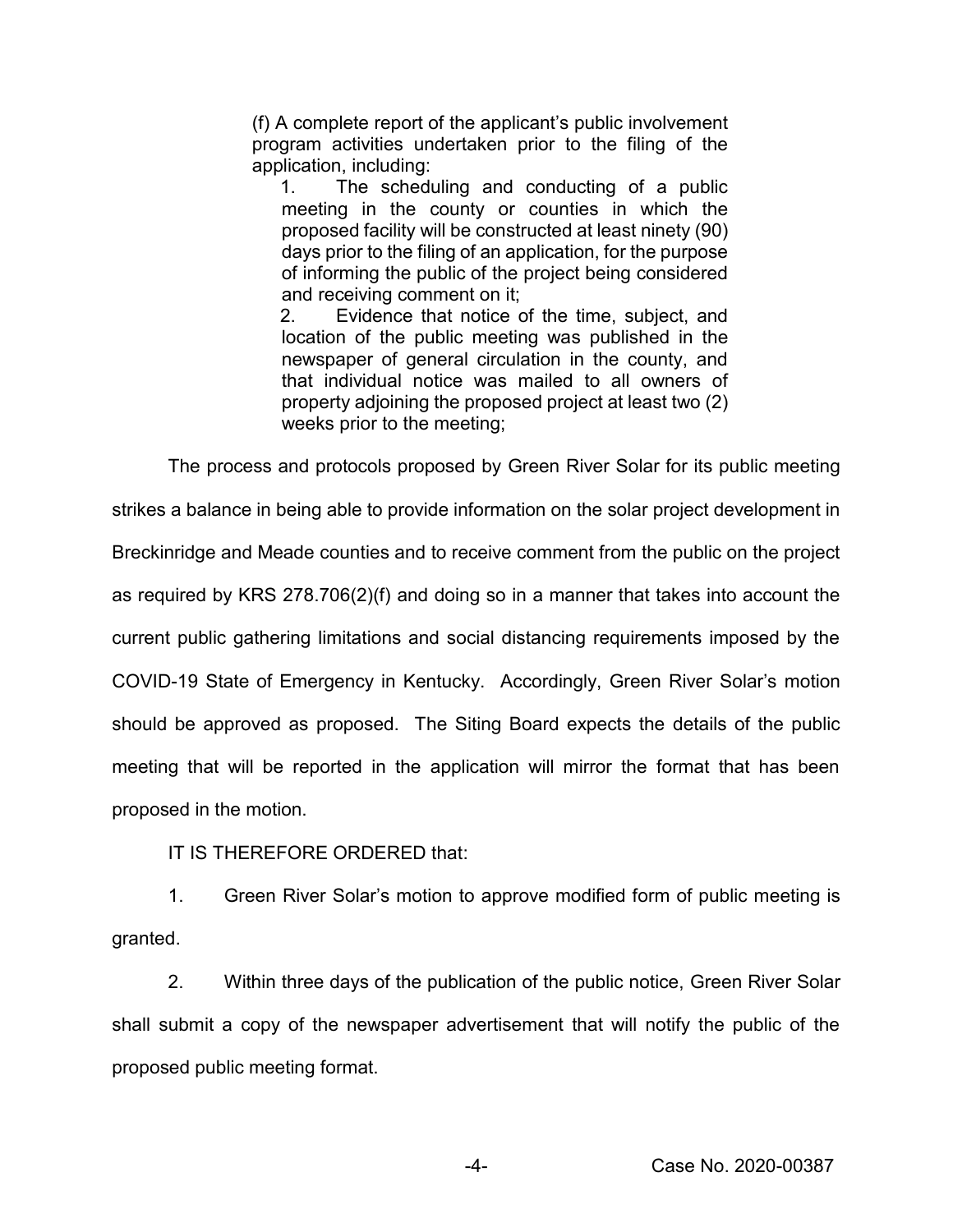3. Within three days of the mailing of the notice to adjacent property owners, Green River Solar shall submit a copy of the notice of the public meeting format that is required to be provided to owners of property adjacent to the solar project.

# [REMAINDER OF PAGE INTENTIONALLY LEFT BLANK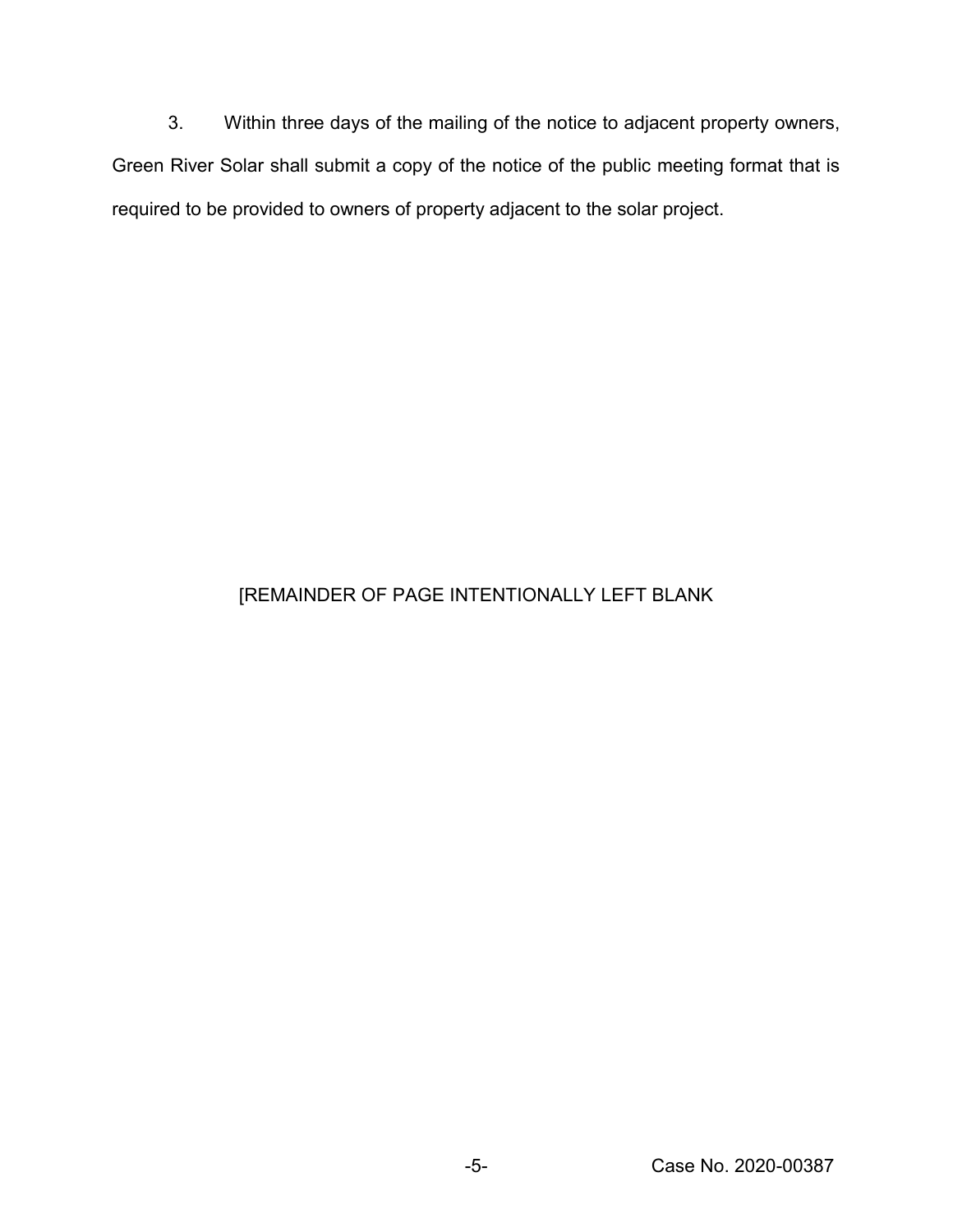By the Kentucky State Board on Electric Generation and Transmission Siting



ATTEST:

 $\bigwedge \bigvee \bigvee$  for for

Executive Director Public Service Commission *on behalf of* the Kentucky State Board on Electric Generation and Transmission Siting